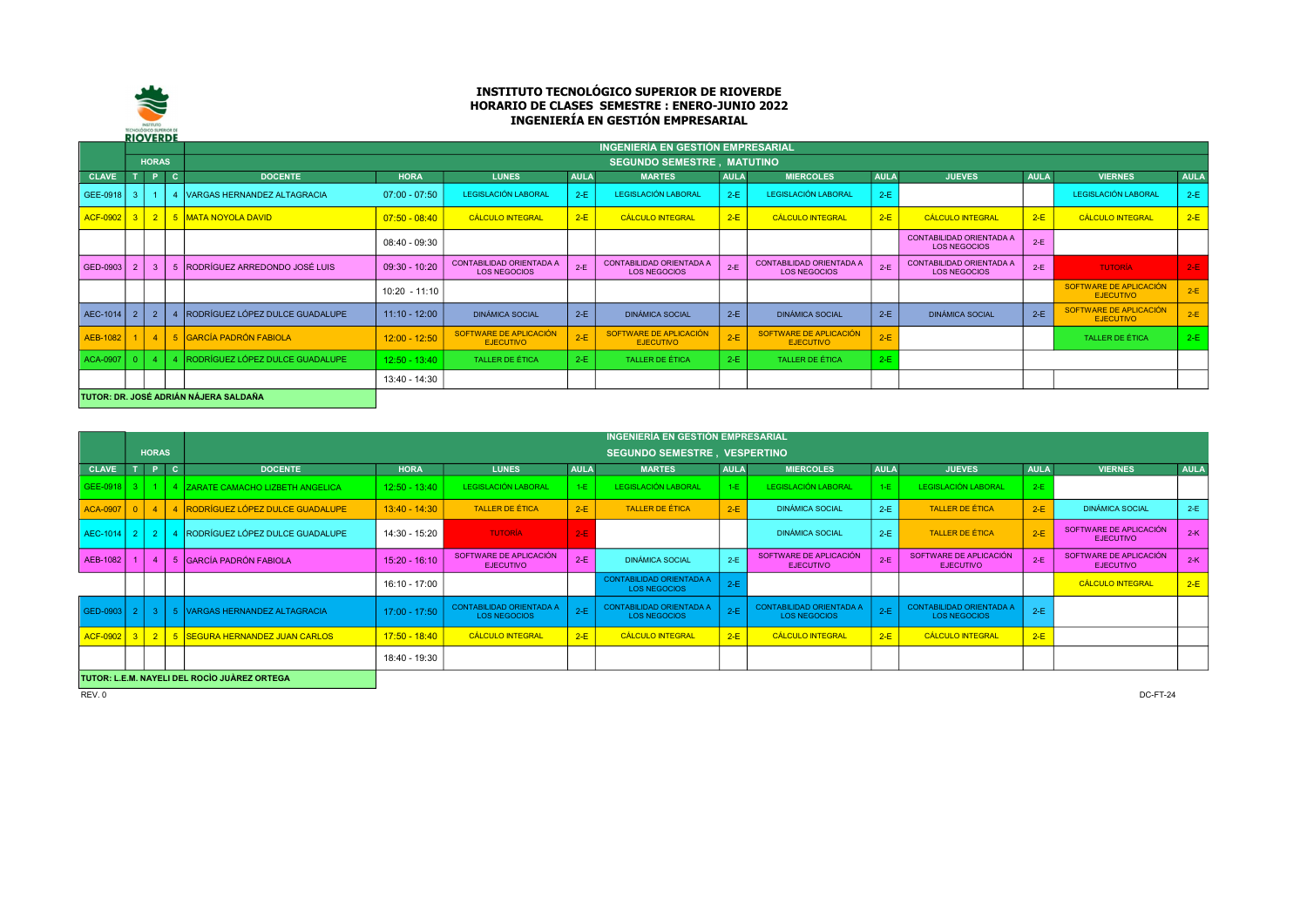|                    |                                              |                |            |                                                     |                 |                                                      |             | INGENIERÍA EN GESTIÓN EMPRESARIAL                    |             |                                                      |             |                                                      |             |                             |       |
|--------------------|----------------------------------------------|----------------|------------|-----------------------------------------------------|-----------------|------------------------------------------------------|-------------|------------------------------------------------------|-------------|------------------------------------------------------|-------------|------------------------------------------------------|-------------|-----------------------------|-------|
|                    |                                              | <b>HORAS</b>   |            |                                                     |                 |                                                      |             | <b>CUARTO SEMESTRE, MATUTINO</b>                     |             |                                                      |             |                                                      |             |                             |       |
| <b>CLAVE</b>       |                                              |                | $P \mid C$ | <b>DOCENTE</b>                                      | <b>HORA</b>     | <b>LUNES</b>                                         | <b>AULA</b> | <b>MARTES</b>                                        | <b>AULA</b> | <b>MIERCOLES</b>                                     | <b>AULA</b> | <b>JUEVES</b>                                        | <b>AULA</b> | <b>VIERNES</b>              | AUL/  |
|                    |                                              |                |            |                                                     | $07:00 - 07:50$ |                                                      |             |                                                      |             |                                                      |             | <b>INSTRUMENTOS DE PRESUP.</b><br><b>EMPRESARIAL</b> | $3-E$       |                             |       |
|                    |                                              |                |            | <b>GED-0917 2 3 5 RODRÍGUEZ ARREDONDO JOSÉ LUIS</b> | $07:50 - 08:40$ | <b>INSTRUMENTOS DE PRESUP.</b><br><b>EMPRESARIAL</b> | $3-E$       | <b>INSTRUMENTOS DE PRESUP.</b><br><b>EMPRESARIAL</b> | $3-E$       | <b>INSTRUMENTOS DE PRESUP.</b><br><b>EMPRESARIAL</b> | $3-E$       | <b>INSTRUMENTOS DE PRESUP.</b><br><b>EMPRESARIAL</b> | $3-E$       | <b>INGENIERÍA ECONÓMICA</b> | $3-E$ |
| GEF-0916           |                                              |                |            | - 2 │ 5 │NÁJERA SALDAÑA JOSÉ ADRIÁN                 | $08:40 - 09:30$ | <b>INGENIERÍA ECONÓMICA</b>                          | $3-E$       | <b>INGENIERÍA ECONÓMICA</b>                          | $3-E$       | <b>INGENIERÍA ECONÓMICA</b>                          | $3-E$       | <b>TUTORÍA</b>                                       | $3-E$       | <b>INGENIERÍA ECONÓMICA</b> | $3-E$ |
|                    |                                              |                |            |                                                     | $09:30 - 10:20$ |                                                      |             | <b>ESTADÍSTICA INFERENCIAL I</b>                     | $3-E$       |                                                      |             |                                                      |             |                             |       |
| GEG-0907           |                                              |                | 6          | CASTILLO RESENDÍZ JOSÉ MARGARITO                    | $10:20 - 11:10$ | <b>ESTADÍSTICA INFERENCIAL I</b>                     | $3-E$       | <b>ESTADÍSTICA INFERENCIAL I</b>                     | $3-E$       | <b>ESTADÍSTICA INFERENCIAL I</b>                     | $3-E$       | <b>ESTADÍSTICA INFERENCIAL I</b>                     | $3-E$       | ESTADÍSTICA INFERENCIAL I   | $3-E$ |
| AEF-1076           |                                              | 2 <sup>1</sup> |            | 5 IZAR LANDETA JUAN MANUEL                          | $11:10 - 12:00$ | <b>INVESTIGACIÓN DE</b><br><b>OPERACIONES</b>        | $14-1$      | <b>INVESTIGACIÓN DE</b><br><b>OPERACIONES</b>        | $14 - 1$    | ENTORNO MACROECONÓMICO                               | $3-E$       | <b>INVESTIGACIÓN DE</b><br><b>OPERACIONES</b>        | $14 - L$    | ENTORNO MACROECONÓMICO      | $3-E$ |
| GEF-0906           |                                              | 2 <sup>7</sup> |            | 5 ZARATE CAMACHO LIZBETH ANGELICA                   | $12:00 - 12:50$ | ENTORNO MACROECONÓMICO                               | $3-E$       | <b>INVESTIGACIÓN DE</b><br><b>OPERACIONES</b>        | $14 - 1$    | ENTORNO MACROECONÓMICO                               | $3-E$       | <b>INVESTIGACIÓN DE</b><br><b>OPERACIONES</b>        | $14-1$      | ENTORNO MACROECONÓMICO      | $3-E$ |
| GEC-0914 $\vert$ 2 |                                              |                |            | <b>CARREON NAVA KARINA MARLENE</b>                  | $12:50 - 13:40$ | <b>HABILIDADES DIRECTIVAS II</b>                     | $3-E$       |                                                      |             | <b>HABILIDADES DIRECTIVAS II</b>                     | $3-E$       | <b>HABILIDADES DIRECTIVAS II</b>                     | $3-E$       |                             |       |
|                    |                                              |                |            |                                                     | 13:40 - 14:30   |                                                      |             |                                                      |             | <b>HABILIDADES DIRECTIVAS II</b>                     | $3-E$       |                                                      |             |                             |       |
|                    | TUTORA: M.E. LIZBETH ÁNGELICA ZÁRATE CAMACHO |                |            |                                                     | 14:30 - 15:20   |                                                      |             |                                                      |             |                                                      |             |                                                      |             |                             |       |

|              |                                        |                |              |                                       | INGENIERÍA EN GESTIÓN EMPRESARIAL |                                                                         |             |                                                      |             |                                                      |             |                                                      |             |                                               |             |  |
|--------------|----------------------------------------|----------------|--------------|---------------------------------------|-----------------------------------|-------------------------------------------------------------------------|-------------|------------------------------------------------------|-------------|------------------------------------------------------|-------------|------------------------------------------------------|-------------|-----------------------------------------------|-------------|--|
|              |                                        | <b>HORAS</b>   |              |                                       |                                   |                                                                         |             | <b>CUARTO SEMESTRE, VESPERTINO</b>                   |             |                                                      |             |                                                      |             |                                               |             |  |
| <b>CLAVE</b> |                                        | Ð              | $\mathbf{C}$ | <b>DOCENTE</b>                        | <b>HORA</b>                       | <b>LUNES</b>                                                            | <b>AULA</b> | <b>MARTES</b>                                        | <b>AULA</b> | <b>MIERCOLES</b>                                     | <b>AULA</b> | <b>JUEVES</b>                                        | <b>AULA</b> | <b>VIERNES</b>                                | <b>AULA</b> |  |
| AEF-1076     |                                        | $\overline{2}$ | 5            | VAZQUEZ CEBALLOS JUAN ETZAEL          | $12:00 - 12:50$                   | <b>INVESTIGACIÓN DE</b><br><b>OPERACIONES</b>                           | $6-E$       | <b>INVESTIGACIÓN DE</b><br><b>OPERACIONES</b>        | $6-E$       | <b>INVESTIGACIÓN DE</b><br><b>OPERACIONES</b>        | $6-E$       | <b>INVESTIGACIÓN DE</b><br><b>OPERACIONES</b>        | $6-E$       | <b>INVESTIGACIÓN DE</b><br><b>OPERACIONES</b> | $6-E$       |  |
| GEC-091      | 2 <sup>1</sup>                         | $2 \mid 4$     |              | <b>JUÁREZ ORTEGA NAYELI DEL ROCÍO</b> | $12:50 - 13:40$                   | <b>HABILIDADES DIRECTIVAS II</b>                                        | $6-E$       | <b>HABILIDADES DIRECTIVAS II</b>                     | $6-E$       | <b>HABILIDADES DIRECTIVAS II</b>                     | $6-E$       | <b>HABILIDADES DIRECTIVAS II</b>                     | $6-E$       | <b>INGENIERÍA ECONÓMICA</b>                   | $3-E$       |  |
| GEF-0916     |                                        | $\overline{2}$ |              | 5 NAJERA SALDAÑA JOSE ADRIAN          | $13:40 - 14:30$                   | <b>INGENIERÍA ECONÓMICA</b>                                             | $3-E$       | <b>INGENIERÍA ECONÓMICA</b>                          | $3-E$       |                                                      |             | <b>INGENIERÍA ECONÓMICA</b>                          | $1-E$       | <b>INGENIERÍA ECONÓMICA</b>                   | $3-E$       |  |
|              |                                        |                |              |                                       | 14:30 - 15:20                     |                                                                         |             |                                                      |             |                                                      |             |                                                      |             | <b>ESTADÍSTICA INFERENCIAL I</b>              | $3-E$       |  |
| GEG-0907 3   |                                        |                | 6.           | SÁNCHEZ NUÑEZ MARTHA ELIA             | $15:20 - 16:10$                   | <b>ESTADÍSTICA INFERENCIAL I</b>                                        | $3-E$       | <b>ESTADÍSTICA INFERENCIAL I</b>                     | $3-E$       | <b>ESTADÍSTICA INFERENCIAL I</b>                     | $3-E$       | <b>ESTADÍSTICA INFERENCIAL I</b>                     | $3-E$       | <b>ESTADÍSTICA INFERENCIAL I</b>              | $3-E$       |  |
| GED-0917     | $\mathcal{D}$                          |                |              | <b>DOCENTE A</b>                      | $16:10 - 17:00$                   | <b>INSTRUMENTOS DE PRESUP.</b><br><b>EMPRESARIAL</b>                    | $3-E$       | <b>INSTRUMENTOS DE PRESUP.</b><br><b>EMPRESARIAL</b> | $3-E$       | <b>INSTRUMENTOS DE PRESUP.</b><br><b>EMPRESARIAL</b> | $3-E$       | <b>INSTRUMENTOS DE PRESUP.</b><br><b>EMPRESARIAL</b> | $3-E$       |                                               |             |  |
| GEF-0906 3 2 |                                        |                |              | 5 RAMÍREZ LUGO ADRIÁN                 |                                   | 17:00 - 17:50 ENTORNO MACROECONÓMICO   3-E ENTORNO MACROECONÓMICO   3-E |             |                                                      |             | <b>TUTORIA</b>                                       | $3-E$       | <b>INSTRUMENTOS DE PRESUP.</b><br><b>EMPRESARIAL</b> | $3-E$       |                                               |             |  |
|              |                                        |                |              |                                       | 17:50-18:40                       | ENTORNO MACROECONÓMICO   3-E                                            |             |                                                      |             |                                                      |             | ENTORNO MACROECONÓMICO   3-E                         |             |                                               |             |  |
|              | <b>TUTOR: L.A. ADRIAN RAMIREZ LUGO</b> |                |              |                                       |                                   |                                                                         |             |                                                      |             |                                                      |             | ENTORNO MACROECONÓMICO   3-E                         |             |                                               |             |  |
| REV.0        |                                        |                |              |                                       |                                   |                                                                         |             |                                                      |             |                                                      |             |                                                      |             | DC-FT-24                                      |             |  |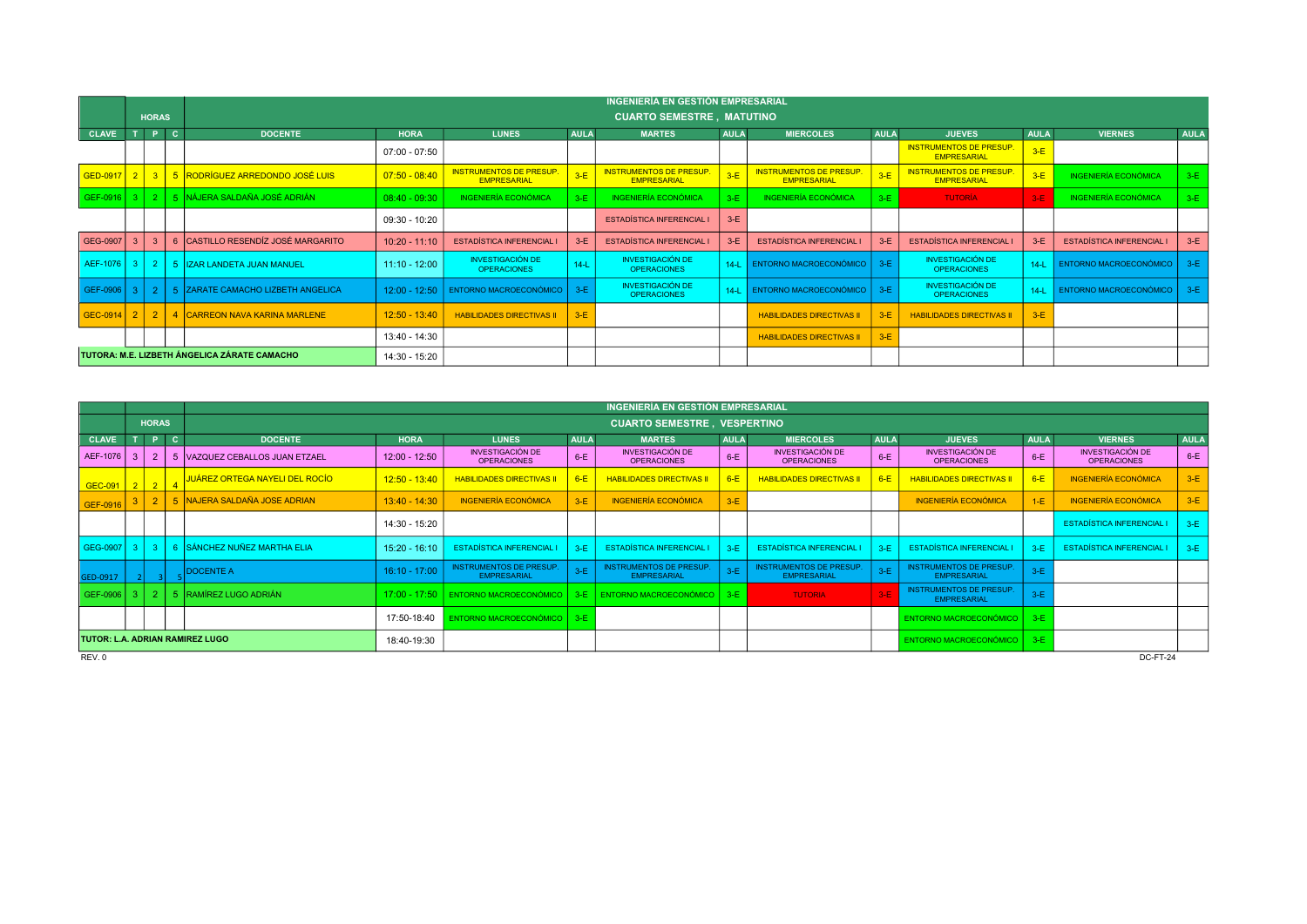|              |                                               |                |            |                                                       |                 |                                                    |             | INGENIERIA EN GESTIÓN EMPRESARIAL                  |             |                                                                                                                                                 |             |                                                    |             |                                                      |             |
|--------------|-----------------------------------------------|----------------|------------|-------------------------------------------------------|-----------------|----------------------------------------------------|-------------|----------------------------------------------------|-------------|-------------------------------------------------------------------------------------------------------------------------------------------------|-------------|----------------------------------------------------|-------------|------------------------------------------------------|-------------|
|              |                                               | <b>HORAS</b>   |            |                                                       |                 |                                                    |             | <b>SEXTO SEMESTRE . MATUTINO</b>                   |             |                                                                                                                                                 |             |                                                    |             |                                                      |             |
| <b>CLAVE</b> |                                               |                | $P \mid C$ | <b>DOCENTE</b>                                        | <b>HORA</b>     | <b>LUNES</b>                                       | <b>AULA</b> | <b>MARTES</b>                                      | <b>AULA</b> | <b>MIERCOLES</b>                                                                                                                                | <b>AULA</b> | <b>JUEVES</b>                                      | <b>AULA</b> | <b>VIERNES</b>                                       | <b>AULA</b> |
| GEF-0901     |                                               | 2 <sup>1</sup> |            | 5 UGALDE GARCIA ALFREDO DANIEL                        | $07:00 - 07:50$ | ADMON. DE LA SALUD Y SEG.<br><b>OCUPACIONAL</b>    | $4-E$       | ADMON, DE LA SALUD Y SEG.<br><b>OCUPACIONAL</b>    | $4-E$       | ADMON. DE LA SALUD Y SEG.<br><b>OCUPACIONAL</b>                                                                                                 | $4-E$       | ADMON, DE LA SALUD Y SEG.<br><b>OCUPACIONAL</b>    | $4-E$       | ADMON. DE LA SALUD Y SEG.<br><b>OCUPACIONAL</b>      | $4-E$       |
| AED-1015 2   |                                               |                |            | 5 ZÁRATE CAMACHO LIZBETH ÁNGELICA                     | $07:50 - 08:40$ | <b>DISEÑO ORGANIZACIONAL</b>                       | $4-E$       | <b>DISEÑO ORGANIZACIONAL</b>                       | $4-E$       | <b>DISEÑO ORGANIZACIONAL</b>                                                                                                                    | $4-E$       | <b>DISEÑO ORGANIZACIONAL</b>                       | $4-E$       | <b>DISEÑO ORGANIZACIONAL</b>                         | $4-E$       |
| GED-0922     |                                               |                |            | <b>JUÁREZ ORTEGA NAYELI DEL ROCÍO</b>                 | $08:40 - 09:30$ | SISTEMAS DE INFORMACIÓN DE<br><b>MERCADOTECNIA</b> | $4-F$       | SISTEMAS DE INFORMACIÓN DE<br><b>MERCADOTECNIA</b> | $4-F$       | SISTEMAS DE INFORMACIÓN DE<br><b>MERCADOTECNIA</b>                                                                                              | $4-F$       | EL EMPRENDEDOR Y LA<br><b>INNOVACIÓN</b>           | $4-E$       |                                                      |             |
|              |                                               |                |            |                                                       | $09:30 - 10:20$ |                                                    |             |                                                    |             |                                                                                                                                                 |             | EL EMPRENDEDOR Y LA<br><b>INNOVACIÓN</b>           | $4-E$       | SISTEMAS DE INFORMACIÓN DE I<br><b>MERCADOTECNIA</b> | $4-E$       |
| ACA-0910     |                                               |                |            | <b>IZÁRATE CAMACHO LIZBETH ÁNGELICA</b>               | $10:20 - 11:10$ | <b>TALLER DE INVESTIGACIÓN II</b>                  | $4-E$       | <b>TALLER DE INVESTIGACIÓN II</b>                  | 4-E         | <b>TALLER DE INVESTIGACIÓN II</b>                                                                                                               | $4-E$       |                                                    |             | TALLER DE INVESTIGACIÓN II                           | $4-E$       |
| AED-1072     |                                               |                | -5         | JUÁREZ ORTEGA NAYELI DEL ROCÍO                        | $11:10 - 12:00$ | EL EMPRENDEDOR Y LA<br><b>INNOVACIÓN</b>           | $4-E$       | EL EMPRENDEDOR Y LA<br><b>INNOVACIÓN</b>           | $4-E$       | EL EMPRENDEDOR Y LA<br><b>INNOVACIÓN</b>                                                                                                        | $4-E$       | SISTEMAS DE INFORMACIÓN DE<br><b>MERCADOTECNIA</b> | $4-E$       | <b>TUTORIA</b>                                       | $4-E$       |
|              |                                               |                |            | <b>GEC-0911 2 2 4 LINARES SALAZAR NADIA ELIZABETH</b> |                 |                                                    |             |                                                    |             | 12:00 - 12:50 GESTIÓN DE LA PRODUCCIÓN I.   4-E GESTIÓN DE LA PRODUCCIÓN I.   4-E GESTIÓN DE LA PRODUCCIÓN I.   4-E GESTIÓN DE LA PRODUCCIÓN I. |             |                                                    | $4-E$       |                                                      |             |
|              |                                               |                |            |                                                       | 12:50 - 13:40   |                                                    |             |                                                    |             |                                                                                                                                                 |             |                                                    |             |                                                      |             |
|              | <b>TUTOR: RODRÍGUEZ LÓPEZ DULCE GUADALUPE</b> |                |            |                                                       |                 |                                                    |             |                                                    |             |                                                                                                                                                 |             |                                                    |             |                                                      |             |

|              |                                              |              |            |                                                      | INGENIERÍA EN GESTIÓN EMPRESARIAL |                                                    |             |                                                    |             |                                                    |             |                                                    |             |                                              |             |  |
|--------------|----------------------------------------------|--------------|------------|------------------------------------------------------|-----------------------------------|----------------------------------------------------|-------------|----------------------------------------------------|-------------|----------------------------------------------------|-------------|----------------------------------------------------|-------------|----------------------------------------------|-------------|--|
|              |                                              | <b>HORAS</b> |            |                                                      |                                   |                                                    |             | <b>SEXTO SEMESTRE, VESPERTINO</b>                  |             |                                                    |             |                                                    |             |                                              |             |  |
| <b>CLAVE</b> |                                              |              | $P \mid C$ | <b>DOCENTE</b>                                       | <b>HORA</b>                       | <b>LUNES</b>                                       | <b>AULA</b> | <b>MARTES</b>                                      | <b>AULA</b> | <b>MIERCOLES</b>                                   | <b>AULA</b> | <b>JUEVES</b>                                      | <b>AULA</b> | <b>VIERNES</b>                               | <b>AULA</b> |  |
|              |                                              |              |            |                                                      | $12:00 - 12:50$                   |                                                    |             |                                                    |             |                                                    |             | ADMON. DE LA SALUD Y SEG.<br>OCUPACIONAL           | $1-E$       |                                              |             |  |
| GEF-0901     | -31                                          |              |            | 2   5   UGALDE GARCÍA ALFREDO DANIEL                 | $12:50 - 13:40$                   | ADMON. DE LA SALUD Y SEG.<br>OCUPACIONAL           | $4-E$       | ADMON. DE LA SALUD Y SEG.<br><b>OCUPACIONAL</b>    | $4-E$       | ADMON. DE LA SALUD Y SEG.<br><b>OCUPACIONAL</b>    | $4-E$       | ADMON. DE LA SALUD Y SEG.<br><b>OCUPACIONAL</b>    | $1-E$       | <b>TALLER DE INVESTIGACIÓN II</b>            | $-1-E$      |  |
|              |                                              |              |            | ACA-0910   0   4   4 ZÁRATE CAMACHO LIZBETH ÁNGELICA | $13:40 - 14:30$                   | <b>TALLER DE INVESTIGACIÓN II</b>                  |             | <b>TALLER DE INVESTIGACIÓN II</b>                  |             | <b>TALLER DE INVESTIGACIÓN II</b>                  | $1 - F$     | <b>SISTEMAS DE INF. DE</b><br><b>MERCADOTECNIA</b> |             | GESTIÓN DE LA PRODUCCIÓN I. <sup>1</sup> 4-E |             |  |
|              |                                              |              |            | GEC-0911 2 2 4 VILLALON PIÑA OLGA EDITH              | $14:30 - 15:20$                   | <b>GESTIÓN DE LA PRODUCCIÓN I.</b>                 |             | 4-E   GESTIÓN DE LA PRODUCCIÓN I                   | $4-E$       | GESTIÓN DE LA PRODUCCIÓN I.                        | $4-E$       | <b>SISTEMAS DE INF. DE</b><br><b>MERCADOTECNIA</b> | $4-E$       | <b>TUTORÍA</b>                               | $4-E$       |  |
|              |                                              |              |            | GED-0922   2   3   5 JJUÁREZ ORTEGA NAYELI DEL ROCÍO | $15:20 - 16:10$                   | <b>SISTEMAS DE INF. DE</b><br><b>MERCADOTECNIA</b> | $4-E$       | <b>SISTEMAS DE INF. DE</b><br><b>MERCADOTECNIA</b> |             | <b>SISTEMAS DE INF. DE</b><br><b>MERCADOTECNIA</b> | $4-E$       |                                                    |             |                                              |             |  |
| AED-1072 2   |                                              | 3            |            | 5 RAMIREZ LUGO ADRIÁN                                | $16:10 - 17:00$                   | EL EMPRENDEDOR Y LA<br><b>INNOVACIÓN</b>           | $4-E$       | EL EMPRENDEDOR Y LA<br><b>INNOVACIÓN</b>           | $4-E$       | EL EMPRENDEDOR Y LA<br><b>INNOVACIÓN</b>           | $4-E$       | <b>DISEÑO ORGANIZACIONAL</b>                       | $4-E$       | EL EMPRENDEDOR Y LA<br><b>INNOVACIÓN</b>     | $4-E$       |  |
|              |                                              |              |            |                                                      | 17:00-17:50                       |                                                    |             |                                                    |             |                                                    |             | <b>DISEÑO ORGANIZACIONAL</b>                       | $4-E$       | EL EMPRENDEDOR Y LA<br><b>INNOVACIÓN</b>     | $4-E$       |  |
| AED-1015 2   |                                              | $\mathbf{3}$ |            | 5 RAMIREZ LUGO ADRIAN                                | $17:50 - 18:40$                   |                                                    |             | <b>DISEÑO ORGANIZACIONAL</b>                       | $4-E$       | <b>DISEÑO ORGANIZACIONAL</b>                       | $4-E$       |                                                    |             |                                              |             |  |
|              |                                              |              |            |                                                      | 18:40 - 19:30                     |                                                    |             |                                                    |             | <b>DISEÑO ORGANIZACIONAL</b>                       | $4-E$       |                                                    |             |                                              |             |  |
|              | <b>TUTOR:RODRÍGUEZ LÓPEZ DULCE GUADALUPE</b> |              |            |                                                      |                                   |                                                    |             |                                                    |             |                                                    |             |                                                    |             |                                              |             |  |

REV. 0 DC-FT-24